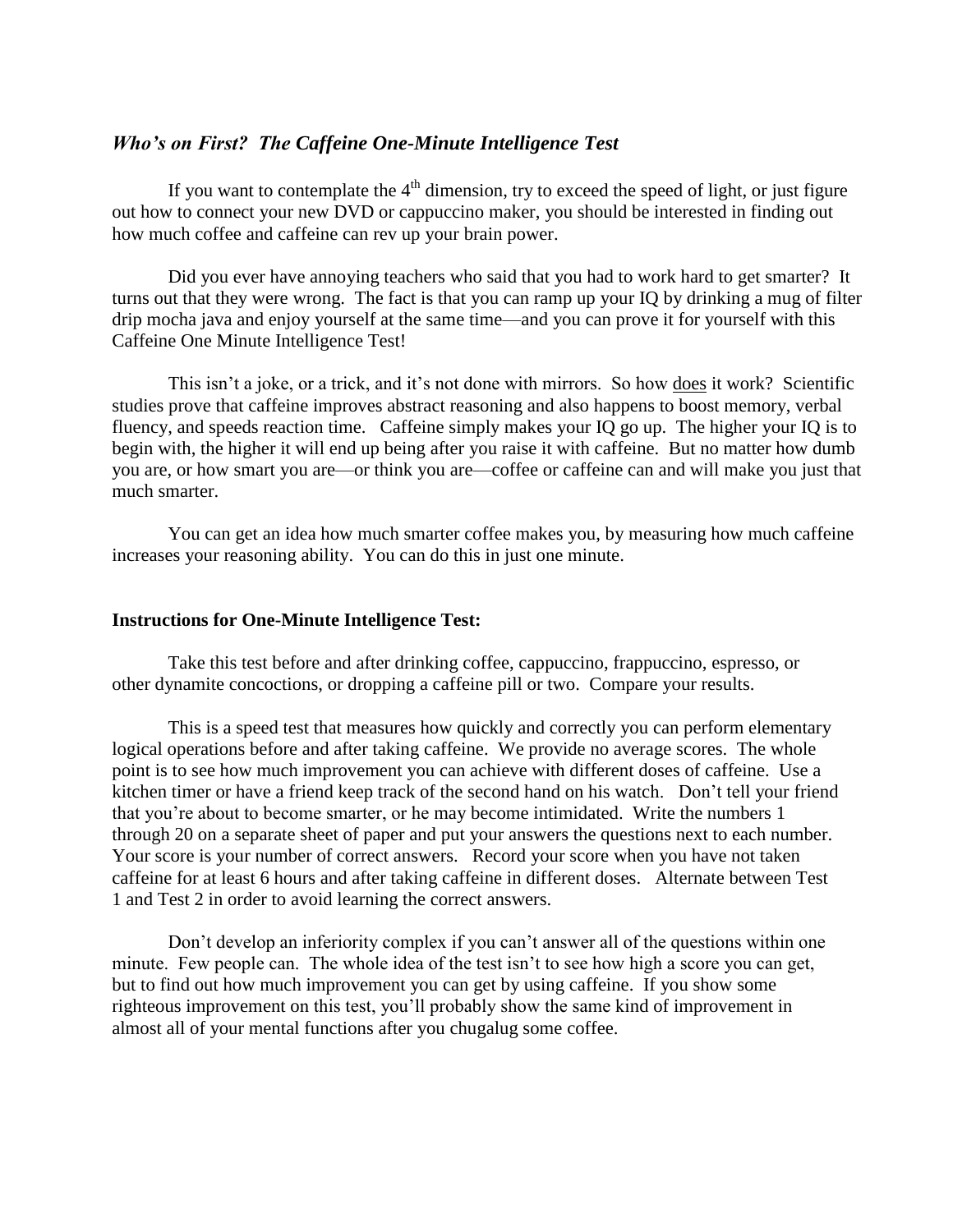After each statement, there is a letter pair to which it refers. Circle either "True" or "False" depending on whether the statement is true or false.

Example #1:

B is followed by A AB True False

In the letter combination AB, B is not followed by A. Therefore the correct answer is "False."

Example #2:

B is not preceded by A BA True False

In the letter combination BA, B is not preceded by A. Therefore the correct answer is "True."

#### **The One-Minute Intelligence Test:**

Number the lines on a separate sheet of paper, 1 through 25. Write your answers next to

each number and check them with the answers given at the end of this section.

Test #1—You have 1 minute to complete the questions in this test.

| 1. A follows B            | AB | True False    |       |
|---------------------------|----|---------------|-------|
| 2. B does not precede A   | AB | True False    |       |
| 3. B is followed by A     | BA | True          | False |
| 4. A precedes B           | AB | True False    |       |
| 5. B precedes A           | AB | True False    |       |
| 6. A is not followed by B |    | BA True False |       |
| 7. A is followed by B     | AB | True          | False |
| 8. B is followed by A     | AB | True False    |       |
| 9. B is not preceded by A | BA | True False    |       |
| 10. B follows A           | AB | True False    |       |
| 11. A does not follow B   |    | BA True       | False |
| 12. B is preceded by A    |    | BA True False |       |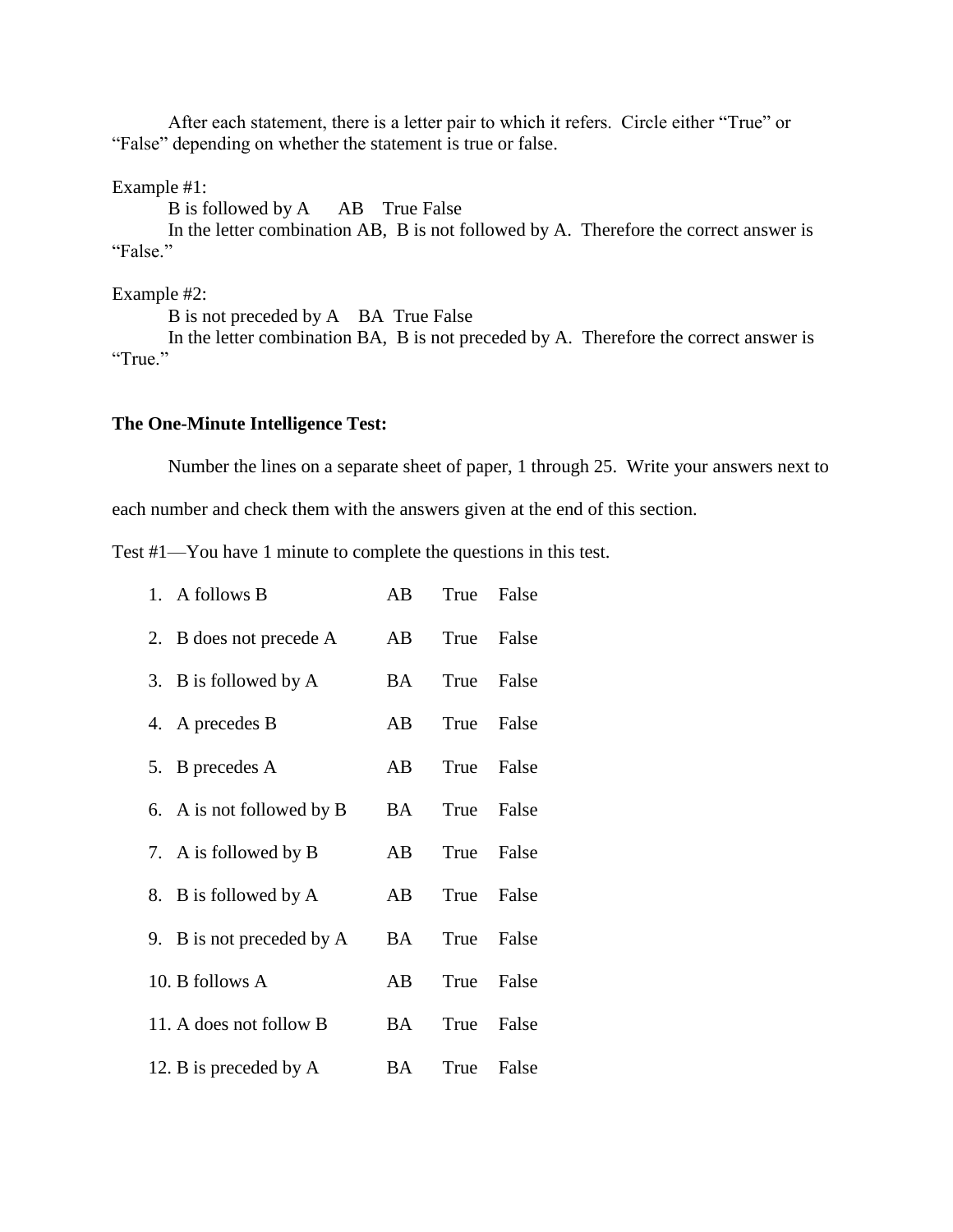| 13. A is followed by B     |           | BA True False |            |
|----------------------------|-----------|---------------|------------|
| 14. B does not follow A    | AB        |               | True False |
| 15. A follows B            | AB        |               | True False |
| 16. B precedes A           | BA        |               | True False |
| 17. B is not followed by A | AB        |               | True False |
| 18. A is not preceded by B | BA        |               | True False |
| 19. A precedes B           | BA        |               | True False |
| 20. B is followed by A     |           | AB True False |            |
| 21. A does not precede B   | AB        |               | True False |
| 22. A is followed by B     | BA        |               | True False |
| 23. B is not followed by A | <b>BA</b> |               | True False |
| 24. B precedes A           | BA        |               | True False |
| 25. A is not preceded by B | AB        | True          | False      |

Test #2—You have 1 minute to complete the questions in this test.

| 1. B follows A            | AB  | True False |       |
|---------------------------|-----|------------|-------|
| 2. A does not precede B   | AB. | True False |       |
| 3. A is followed by B     | BA. | True       | False |
| 4. B precedes A           | AB. | True False |       |
| 5. A precedes B           | AB. | True False |       |
| 6. B is not followed by A | BA. | True False |       |
| 7. B is followed by A     | AB. | True False |       |
| 8. A is followed by B     | AB. | True False |       |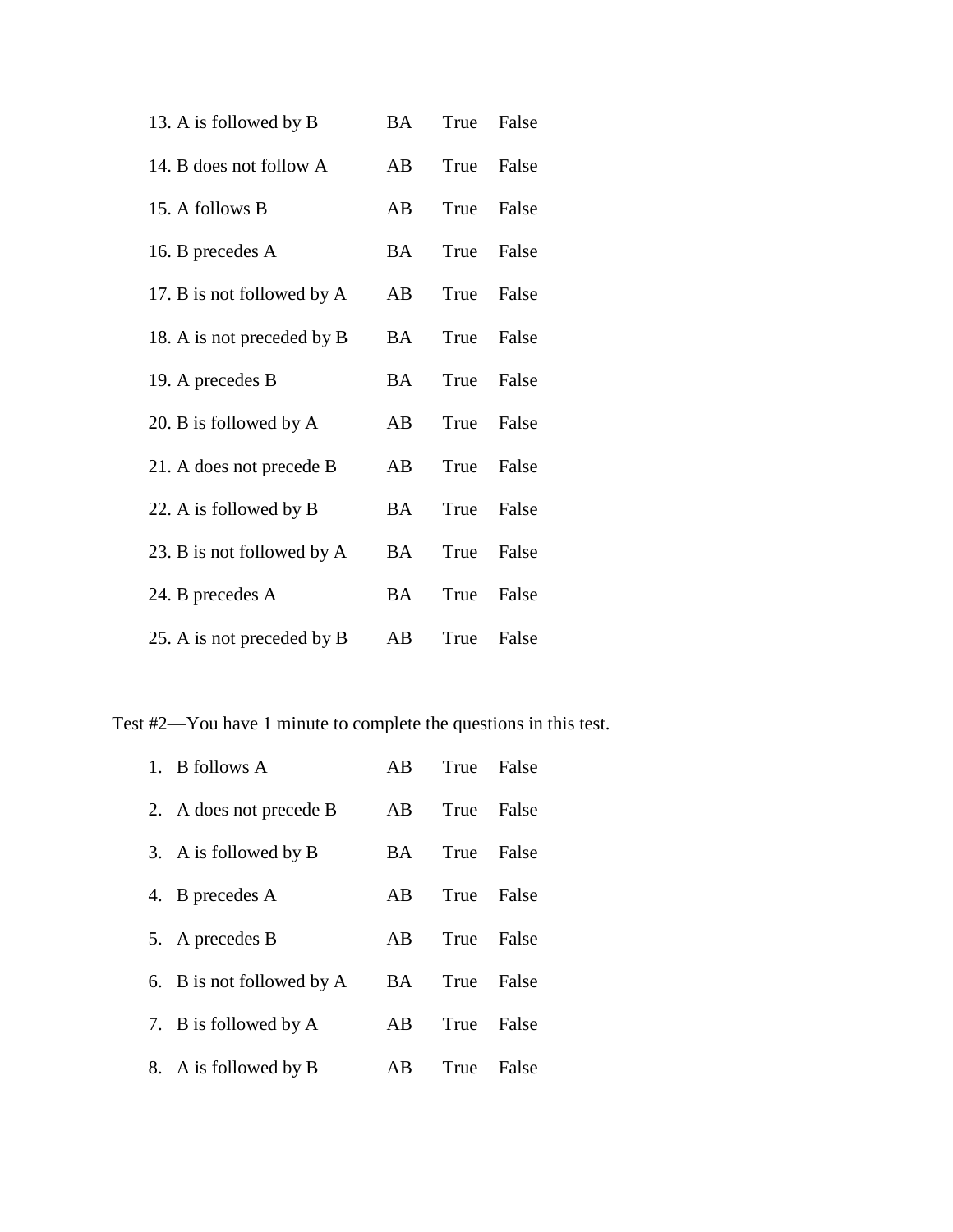| 9. A is not preceded by B  | <b>BA</b> | True | False |
|----------------------------|-----------|------|-------|
| 10. A follows B            | AB        | True | False |
| 11. B does not follow A    | <b>BA</b> | True | False |
| 12. A is preceded by B     | <b>BA</b> | True | False |
| 13. B is followed by A     | <b>BA</b> | True | False |
| 14. A does not follow B    | AB        | True | False |
| 15. B follows A            | AB        | True | False |
| 16. A precedes B           | <b>BA</b> | True | False |
| 17. A is not followed by B | AB        | True | False |
| 18. B is not preceded by A | <b>BA</b> | True | False |
| 19. B precedes A           | <b>BA</b> | True | False |
| 20. A is followed by B     | AB        | True | False |
| 21. B does not precede A   | <b>BA</b> | True | False |
| 22. A does not follow B    | <b>BA</b> | True | False |
| 23. A precedes B           | AB        | True | False |
| 24. B is followed by A     | AB        | True | False |
| 25. B does not follow A    | AB        | True | False |

# **Answers:**

- Test #1
	- 1. F 2. T
	- 3. T
	- 4. T
	- 5. F
	- 6. T
	- 7. T
	- 8. F